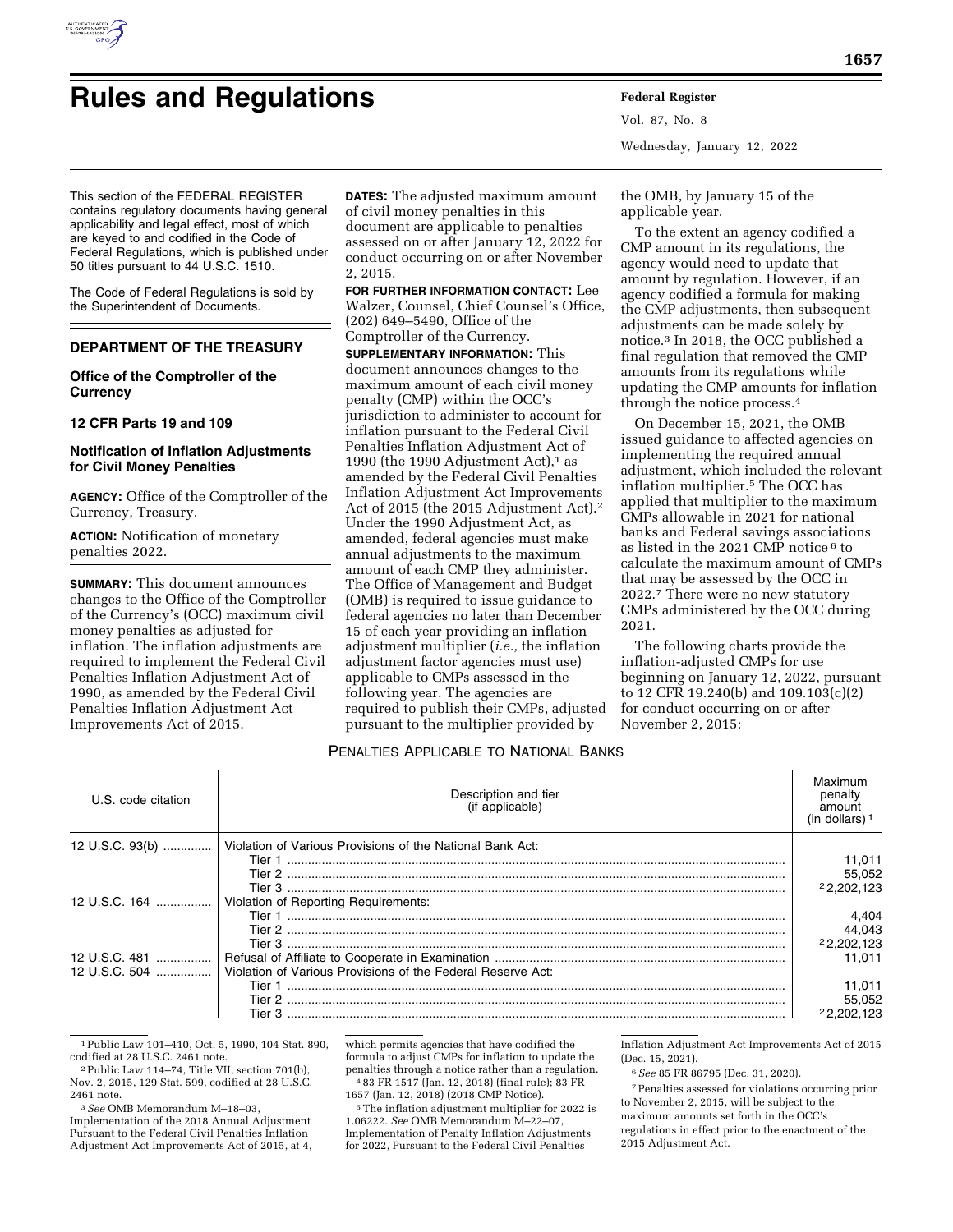| U.S. code citation                | Description and tier<br>(if applicable)                                                                    | Maximum<br>penalty<br>amount<br>(in dollars) $1$ |
|-----------------------------------|------------------------------------------------------------------------------------------------------------|--------------------------------------------------|
| 12 U.S.C. 1817(j)(16)             | Violation of Change in Bank Control Act:                                                                   |                                                  |
|                                   |                                                                                                            | 11,011                                           |
|                                   |                                                                                                            | 55,052                                           |
|                                   |                                                                                                            | 22,202,123                                       |
| 12 U.S.C. 1818(i)(2) <sup>3</sup> | Violation of Law, Unsafe or Unsound Practice, or Breach of Fiduciary Duty:                                 |                                                  |
|                                   |                                                                                                            | 11,011                                           |
|                                   |                                                                                                            | 55,052                                           |
|                                   |                                                                                                            | 22,202,123                                       |
| 12 U.S.C.                         | Violation of Post-Employment Restrictions:                                                                 |                                                  |
| 1820(k)(6)(A)(ii).                |                                                                                                            |                                                  |
|                                   | Violation of Withdrawals by Negotiable or Transferable Instrument for Transfers to Third Parties:          | 362,217                                          |
| 12 U.S.C. 1832(c)                 |                                                                                                            | 3,198                                            |
| 12 U.S.C. 1884                    |                                                                                                            | 320                                              |
| 12 U.S.C. 1972(2)(F)              | Violation of Anti-Tying Provisions regarding Correspondent Accounts, Unsafe or Unsound Practices,          |                                                  |
|                                   | or Breach of Fiduciary Duty:                                                                               |                                                  |
|                                   |                                                                                                            | 11,011                                           |
|                                   |                                                                                                            | 55,052                                           |
|                                   |                                                                                                            | 22,202,123                                       |
| 12 U.S.C. 3110(a)                 | Violation of Various Provisions of the International Banking Act (Federal Branches and Agencies)           | 50,326                                           |
| 12 U.S.C. 3110(c)                 | Violation of Reporting Requirements of the International Banking Act (Federal Branches and Agen-<br>cies): |                                                  |
|                                   |                                                                                                            | 4,027                                            |
|                                   |                                                                                                            | 40,259                                           |
|                                   |                                                                                                            | 22,013,008                                       |
| 12 U.S.C. 3909(d)(1)              |                                                                                                            | 2,739                                            |
| 15 U.S.C. 78u-2(b)                | Violation of Various Provisions of the Securities Act, the Securities Exchange Act, the Investment         |                                                  |
|                                   | Company Act, or the Investment Advisers Act:                                                               |                                                  |
|                                   |                                                                                                            | 10.360                                           |
|                                   |                                                                                                            | 103.591                                          |
|                                   |                                                                                                            | 103,591                                          |
|                                   |                                                                                                            | 517,955                                          |
|                                   |                                                                                                            | 207,183                                          |
|                                   |                                                                                                            | 1,035,909                                        |
| 15 U.S.C. 1639e(k)                | Violation of Appraisal Independence Requirements:                                                          |                                                  |
|                                   |                                                                                                            | 12.647                                           |
|                                   |                                                                                                            | 25,293                                           |
| 42 U.S.C. 4012a(f)(5)             | Flood Insurance:                                                                                           | 2.392                                            |
|                                   |                                                                                                            |                                                  |

# PENALTIES APPLICABLE TO NATIONAL BANKS—Continued

<sup>1</sup> The maximum penalty amount is per day, unless otherwise indicated.

<sup>2</sup>The maximum penalty amount for a national bank is the lesser of this amount or 1 percent of total assets.

3These amounts also apply to CMPs in statutes that cross-reference 12 U.S.C. 1818, such as 12 U.S.C. 2804, 3108, 3349, 4309, and 4717 and 15 U.S.C. 1607, 1693o, 1681s, 1691c, and 1692l.

# PENALTIES APPLICABLE TO FEDERAL SAVINGS ASSOCIATIONS

| U.S. code citation                             | <b>CMP</b> description                                                     | Maximum<br>penalty<br>amount<br>(in dollars) $8$ |
|------------------------------------------------|----------------------------------------------------------------------------|--------------------------------------------------|
| 12 U.S.C. 1464(v)    Reports of Condition:     |                                                                            |                                                  |
|                                                |                                                                            | 4.404                                            |
|                                                |                                                                            | 44,043                                           |
|                                                |                                                                            | 22,202,123                                       |
|                                                |                                                                            | 11.011                                           |
| 12 U.S.C. 1467a(r)    Late/Inaccurate Reports: |                                                                            |                                                  |
|                                                |                                                                            | 4,404                                            |
|                                                |                                                                            | 44,043                                           |
|                                                |                                                                            | 22,202,123                                       |
| 12 U.S.C. 1817(i)(16)                          | Violation of Change in Bank Control Act:                                   |                                                  |
|                                                |                                                                            | 11,011                                           |
|                                                |                                                                            | 55,052                                           |
|                                                |                                                                            | 22,202,123                                       |
| 12 U.S.C. 1818(i)(2) <sup>3</sup>              | Violation of Law, Unsafe or Unsound Practice, or Breach of Fiduciary Duty: |                                                  |
|                                                |                                                                            | 11.011                                           |
|                                                |                                                                            | 55,052                                           |
|                                                |                                                                            | 22,202,123                                       |